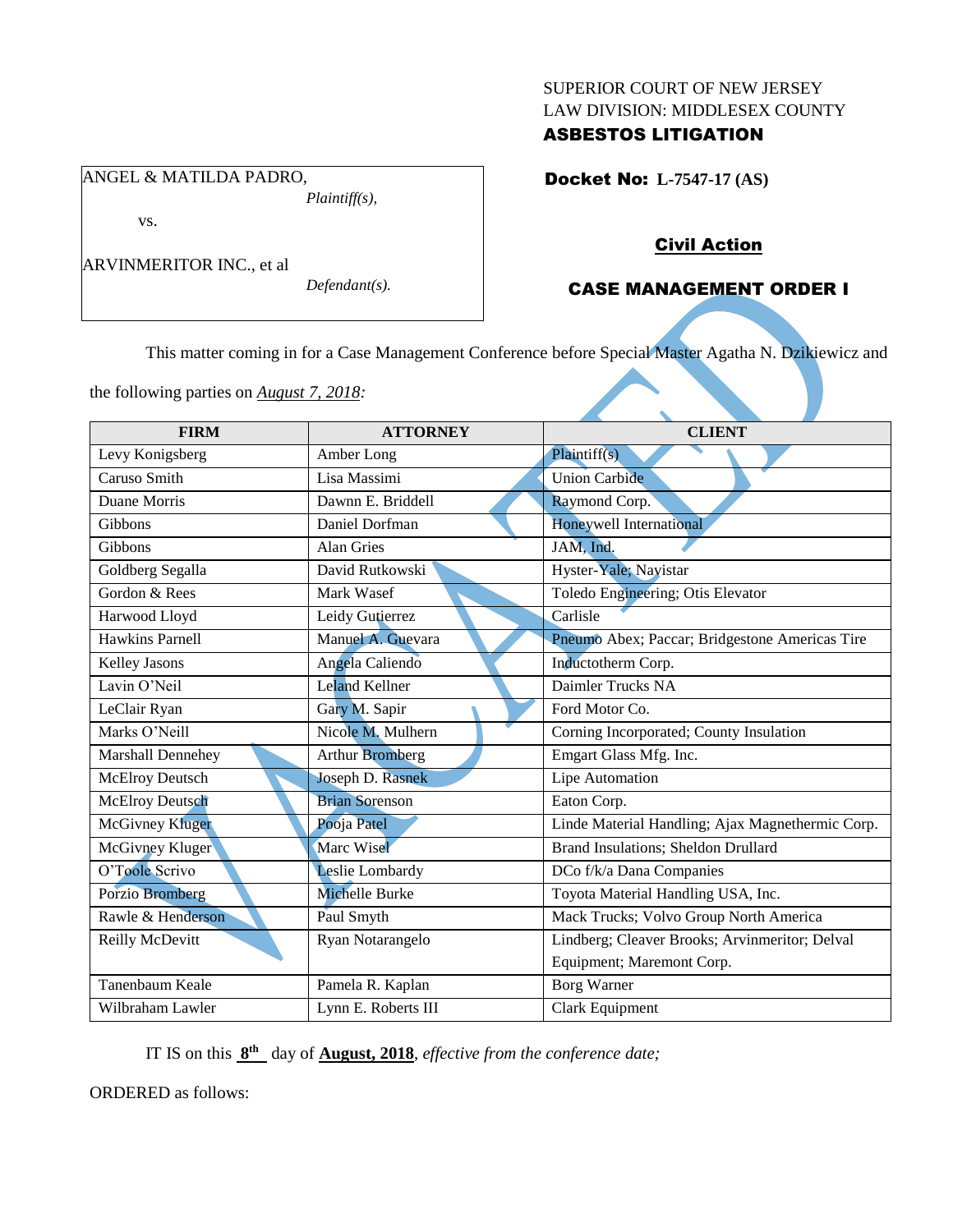Counsel receiving this Order through computerized electronic medium (E-Mail) shall be deemed by the court to have received a copy of the filed original court document. Any document served pursuant to this Order shall be deemed to be served by mail pursuant to *R*.1:5-2.

Defense counsel shall notify plaintiff's counsel within thirty (30) days of the date of this Order if their client was incorrectly named in the Complaint. Counsel may be barred from raising this defense at a later time for failure to comply.

# **DISCOVERY**

| August 17, 2018         | A limited deposition of the plaintiff shall be conducted by this date. It shall be limited to a<br>direct exam as to product identification by counsel representing defendants impleaded into<br>this matter after the plaintiff's deposition was originally taken. In the event additional product<br>identification testimony is elicited, other counsel may cross-examine plaintiff. In addition, any<br>counsel may inquire as to plaintiff's health status. |
|-------------------------|------------------------------------------------------------------------------------------------------------------------------------------------------------------------------------------------------------------------------------------------------------------------------------------------------------------------------------------------------------------------------------------------------------------------------------------------------------------|
| <b>August 24, 2018</b>  | Defendants shall serve answers to standard interrogatories by this date.                                                                                                                                                                                                                                                                                                                                                                                         |
| September 7, 2018       | Plaintiff shall propound supplemental interrogatories and document requests by this date.                                                                                                                                                                                                                                                                                                                                                                        |
| October 12, 2018        | Defendants shall serve answers to supplemental interrogatories and document requests by this<br>date.                                                                                                                                                                                                                                                                                                                                                            |
| September 7, 2018       | Defendants shall propound supplemental interrogatories and document requests by this date.                                                                                                                                                                                                                                                                                                                                                                       |
| October 12, 2018        | Plaintiff shall serve answers to supplemental interrogatories and document requests by this<br>date.                                                                                                                                                                                                                                                                                                                                                             |
| January 11, 2019        | Fact discovery, including depositions, shall be completed by this date. Plaintiff's counsel shall<br>contact the Special Master within one week of this deadline if all fact discovery is not<br>completed.                                                                                                                                                                                                                                                      |
| January 11, 2019        | Depositions of corporate representatives shall be completed by this date.                                                                                                                                                                                                                                                                                                                                                                                        |
| <b>EARLY SETTLEMENT</b> |                                                                                                                                                                                                                                                                                                                                                                                                                                                                  |
| March 15, 2019          | Settlement demands shall be served on all counsel and the Special Master by this date.                                                                                                                                                                                                                                                                                                                                                                           |
|                         | <b>SUMMARY JUDGMENT MOTION PRACTICE</b>                                                                                                                                                                                                                                                                                                                                                                                                                          |
| January 18, 2019        | Plaintiff's counsel shall advise, in writing, of intent not to oppose motions by this date.                                                                                                                                                                                                                                                                                                                                                                      |
| February 1, 2019        | Summary judgment motions shall be filed no later than this date.                                                                                                                                                                                                                                                                                                                                                                                                 |
| March 1, 2019           | Last return date for summary judgment motions.                                                                                                                                                                                                                                                                                                                                                                                                                   |
| <b>MEDICAL DEFENSE</b>  |                                                                                                                                                                                                                                                                                                                                                                                                                                                                  |
| April 5, 2019           | Plaintiff shall serve medical expert reports by this date.                                                                                                                                                                                                                                                                                                                                                                                                       |
| April 5, 2019           | Upon request by defense counsel, plaintiff is to arrange for the transfer of pathology specimens<br>and x-rays, if any, by this date.                                                                                                                                                                                                                                                                                                                            |

 $\_$  ,  $\_$  ,  $\_$  ,  $\_$  ,  $\_$  ,  $\_$  ,  $\_$  ,  $\_$  ,  $\_$  ,  $\_$  ,  $\_$  ,  $\_$  ,  $\_$  ,  $\_$  ,  $\_$  ,  $\_$  ,  $\_$  ,  $\_$  ,  $\_$  ,  $\_$  ,  $\_$  ,  $\_$  ,  $\_$  ,  $\_$  ,  $\_$  ,  $\_$  ,  $\_$  ,  $\_$  ,  $\_$  ,  $\_$  ,  $\_$  ,  $\_$  ,  $\_$  ,  $\_$  ,  $\_$  ,  $\_$  ,  $\_$  ,